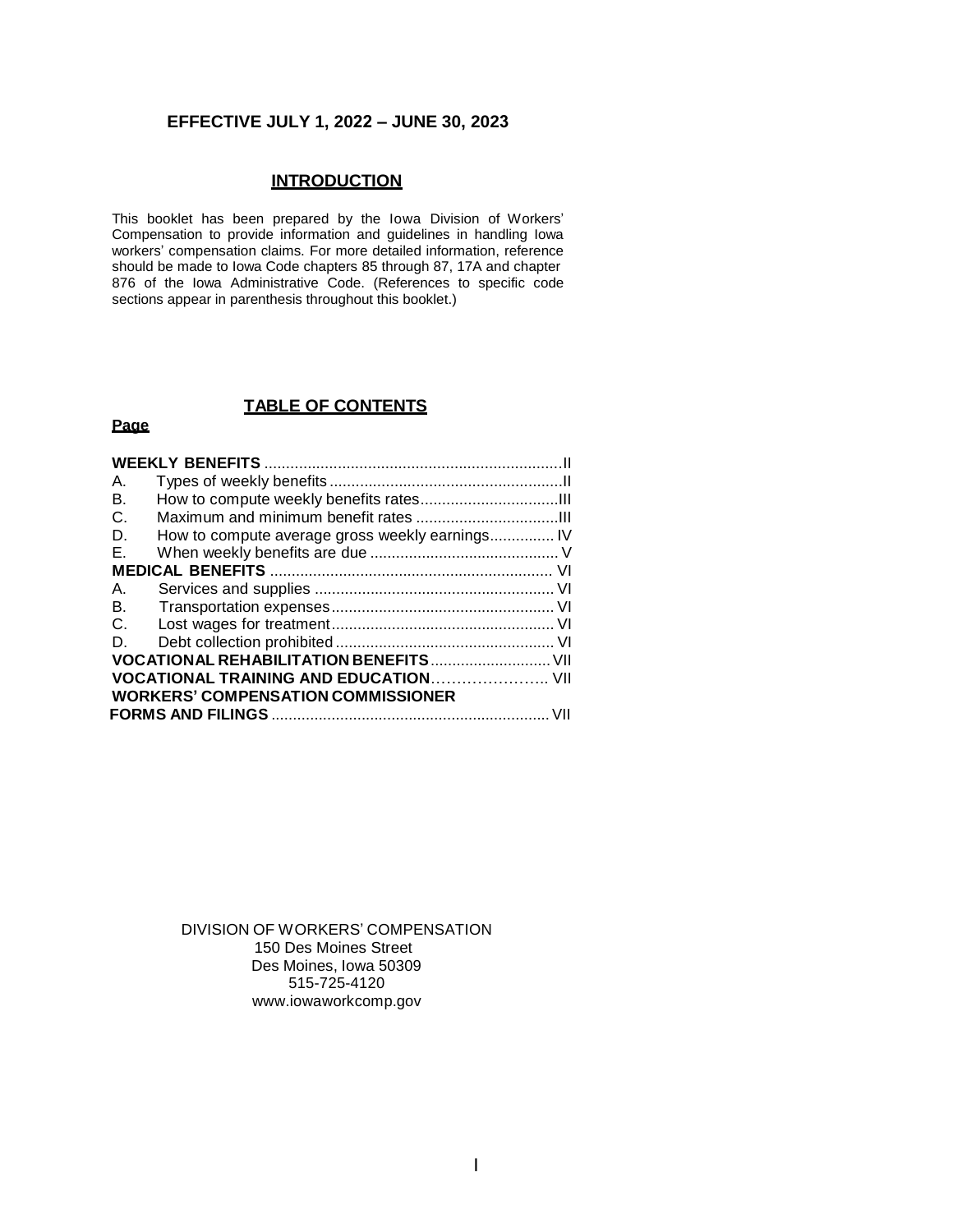## **WEEKLY BENEFITS**

#### **A. TYPES OF WEEKLY BENEFITS**

## **Temporary Total Disability (TTD) [85.32, 85.33(1)]**

When an injury results in more than three calendar days of disability, the employee may be entitled to TTD benefits beginning on the fourth day and continuing until the employee has returned to work or is medically capable of returning to substantially similar employment, whichever occurs first. The three-day waiting period becomes payable if the disability period exceeds fourteen calendar days.

#### **Temporary Partial Disability (TPD) [85.32(2-5)]**

TPD benefits may be payable if the employee returns to work at a lesser paying job, because of the injury. The TPD benefit amount is to be 66 2/3 percent of the difference between the employee's average gross weekly earnings at the time of the injury and the employee's actual earnings while temporarily working at the lesser paying job. The threeday waiting period (explained above) also applies to TPD.

#### **Healing Period (HP) [85.34(1)]**

During the period of recuperation from an injury which produces a permanent impairment, the employee may be entitled to HP benefits beginning on the first day of disability after the injury and continuing until the occurrence of one of the following events:

- (1) the employee returns to work;
- (2) it is medically indicated that significant improvement from the injury is not anticipated; or
- (3) the employee is medically capable of returning to employment substantially similar to the employment in which the employee was engaged at the time of the injury.

No waiting period applied to HP benefits.

#### **Permanent Partial Disability (PPD) [85.34(2)]**

When a job-related injury results in a permanent disability, the employee may be entitled to PPD benefits based upon the degree of permanent disability. The PPD benefits are payable in addition to the HP benefits. There are two types of PPD benefits:

(1) Scheduled Member Disabilities – An employee's entitlement to PPD benefits when a scheduled member is involved is based on functional impairment. Below is a list of the scheduled body members along with the value (in number of weeks) for each member.

| Weeks |
|-------|
|       |
|       |
|       |
|       |
|       |
|       |
|       |
|       |
|       |
|       |
|       |
|       |
|       |
|       |
|       |
|       |
|       |

This schedule represents the number of weeks of benefits payable for 100% loss, or loss of use, of the body member. If the permanent partial disability rating is less than 100%, the percentage rating is multiplied by the number of weeks shown. For example a 20% loss or loss of use of a thumb would be computed as 20% of 60 weeks or 12 weeks of PPD benefits.

(2) Body As A Whole Disabilities – When an injury results in a permanent disability to the body as a whole, it is referred to as industrial disability. Factors to be considered in determining industrial disability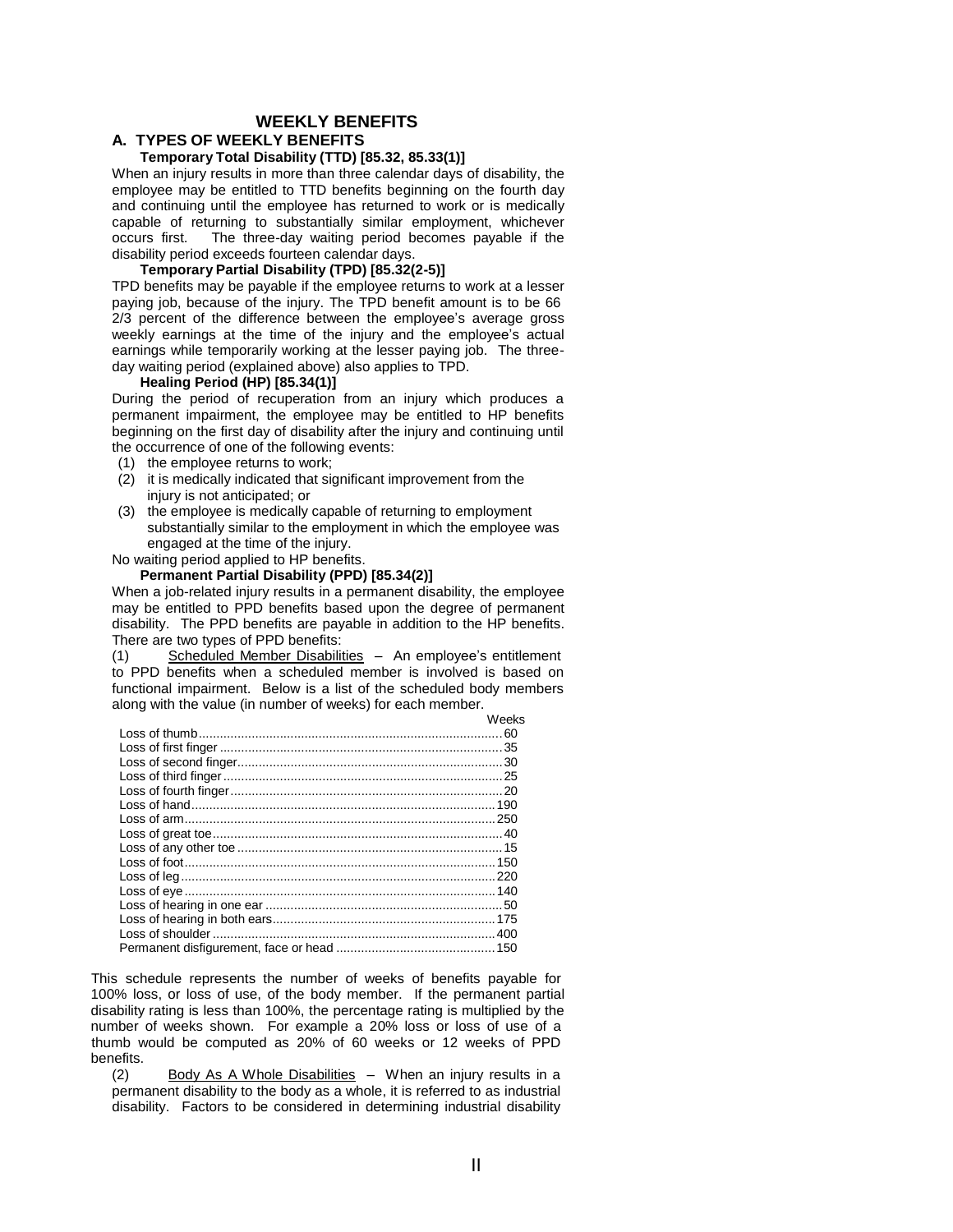include the employee's medical condition prior to the injury, immediately after the injury, and presently; the situs of the injury, its severity and the length of healing period; the work experience of the employee prior to the injury, after the injury and potential for rehabilitation; the employee's qualifications intellectually, emotionally and physically; earnings prior and subsequent to the injury; age; education; motivation; functional impairment as a result of the injury; and inability because of the injury to engage in employment for which the employee is fitted. Loss of earnings caused by a job transfer for reasons related to the injury is also relevant. There are no weighting guidelines that indicate how each of the factors is to be considered. Once the degree of the industrial disability is determined, the percentage rating is multiplied by the total value of the body as a whole (500 weeks) to determine the number of weeks payable. If the employer offers work at the same or greater wage, an injured employee is only entitled to the functional rating until terminated from employment. The employee can request a reopening and determination of industrial disability.

#### **Permanent Total Disability (PTD) [85.34(3)]**

When a job-related injury leaves an employee incapable of returning to gainful employment, the employee may be entitled to PTD benefits. The PTD benefits are payable as long as the employee remains permanently totally disabled.

**Death Benefits (DEA) [85.28, 85.31, 85.42, 85.43, 85.44]**

Death benefits are payable to the dependents of the employee. Benefits are first payable to the surviving spouse for life or until remarriage. Dependent children are entitled to the benefit until they reach age 18, or age 25 if they are actually dependent. Others may qualify, if there is a showing of actual dependency. Upon remarriage, if there are no dependent children, the surviving spouse is entitled to a two-year lump sum settlement. Burial expenses, not to exceed twelve times the statewide average weekly wage in effect at the time of death, are paid in addition to the weekly death benefits (statewide average weekly wage is \$1,040.56).

#### **B. HOW TO COMPUTE WEEKLY BENEFIT RATES**

Determine employee's average gross weekly earnings and round to the nearest dollar. (Refer to section D, pages V-VI for specific instructions and guidelines.) Determine MAXIMUM number of exemptions to which the employee is ENTITLED for actual dependency, blindness and old age. [85.61(6)] Weekly compensation benefits are based upon a seven- day calendar week. Each day of weekly compensation benefits due are calculated by multiplying the employee's weekly compensation benefit rate by the decimal equivalents of the number of days as follows: [876- 8.6 IAC]

1 day =  $.143$  x weekly rate 2 day = .286 x weekly rate  $3$  day = .429 x weekly rate  $4 \text{ day} = .571 \times \text{weekly rate}$ 5 day = .714 x weekly rate 6 day =  $.857$  x weekly rate

#### **C. MAXIMUM AND MINIMUM BENEFIT RATES [85.31, 85.34, 85.37, 85.61(9)]**

The injured employee's weekly benefit rate is based on 80% of the employee's weekly spendable earnings but is not to exceed the maximum allowable weekly rate at the time of the injury.

Maximum weekly rate for TTD, HP, PTD and death benefits is \$2,081.00

Maximum weekly rate for PPD benefits is \$1,915.00.

.

The minimum weekly benefit amount for TTD or HP is equal to either the weekly benefit amount of a person whose gross weekly earnings are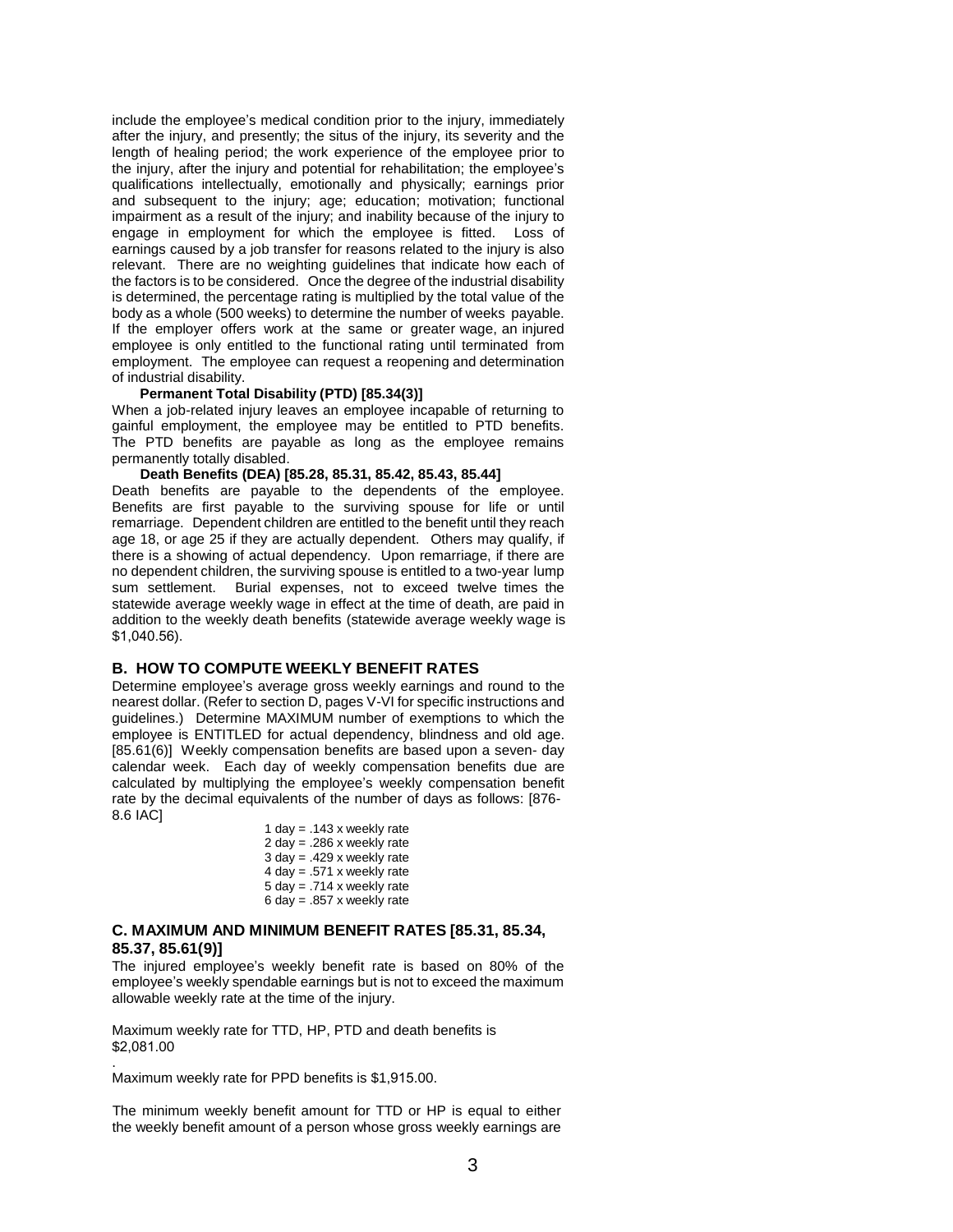thirty-five percent (35%) of the statewide average weekly wage OR the spendable weekly earnings of the employee, WHICHEVER IS LESS. The minimum weekly benefit amount for PPD, PTD or death benefits is equal to the weekly benefit amount of a person whose gross weekly earnings are thirty-five percent (35%) of the statewide average weekly wage.

Statewide average weekly wage is \$1,040.56. 35% of statewide average weekly wage is \$364.00.

## **D. HOW TO COMPUTE AVERAGE GROSS WEEKLY EARNINGS [85.36, 85.61(3), 876-8.2 IAC]**

The basis of compensation shall be the gross weekly earnings of the injured employee at the time of the injury. The Iowa Code defines gross earnings as recurring payments, by the employer to the employee, before any authorized or lawfully required deduction or withholding of funds, EXCLUDING irregular bonuses, retroactive pay, overtime pay, penalty pay, reimbursement of expenses, expense allowances, and employer's contribution for welfare benefits.

The word "overtime" as used in section 85.61(3) of the Code means amounts due in excess of the straight time rate for overtime hours worked. Such excess amounts shall not be considered in determining gross weekly wages within section 85.36 of the Code. Overtime hours at the straight time rate are included in determining gross weekly earnings. If extra benefits (earnings other than cash such as rent, food, etc.) are received as part of an employee's wages, the weekly value of the extra benefits is to be included in the computation of the employee's gross weekly earnings. If the extra benefits are continued during the period of time the employee is entitled to temporary disability benefits (TTD, HP, or TPD), the value of the extra benefits can be considered as a portion of payment in lieu of compensation and subtracted from the temporary disability benefits.

The law provides various methods of computing the gross weekly earnings, dependent upon the method of payment of wages and, in some cases, upon the classification of the employee.

If the employee worked full-time at the time of the injury, earning the same amount each pay period, the method of computation depends on the length of time between pay periods, Iowa Code Sections 85.36(1) through (5) provide the following:

Weekly pay period – gross weekly earnings equal the weekly gross amount.

Biweekly pay period – gross weekly earnings equal the biweekly gross amount divided by 2.

Semimonthly pay period – gross weekly earnings equal the semimonthly gross amount multiplied by 24 and divided by 52.

Monthly pay period – gross weekly earnings equal the monthly gross amount multiplied by 12 and divided by 52.

Yearly pay period – gross weekly earnings equal the yearly gross amount divided by 52.

If the employee worked *full-time* at the time of the injury, earning different amounts based on the employee's output each pay period, Iowa Code Sections 85.36(6) and (7) provide that the gross weekly earnings equal the total earnings (from the employer for whom the employee was working at the time of the injury) during the 13 weeks prior to the injury, divided by 13. The total earnings should exclude premium pay, but include overtime hours at the straight time hourly rate. If the employee was absent from employment for reasons personal to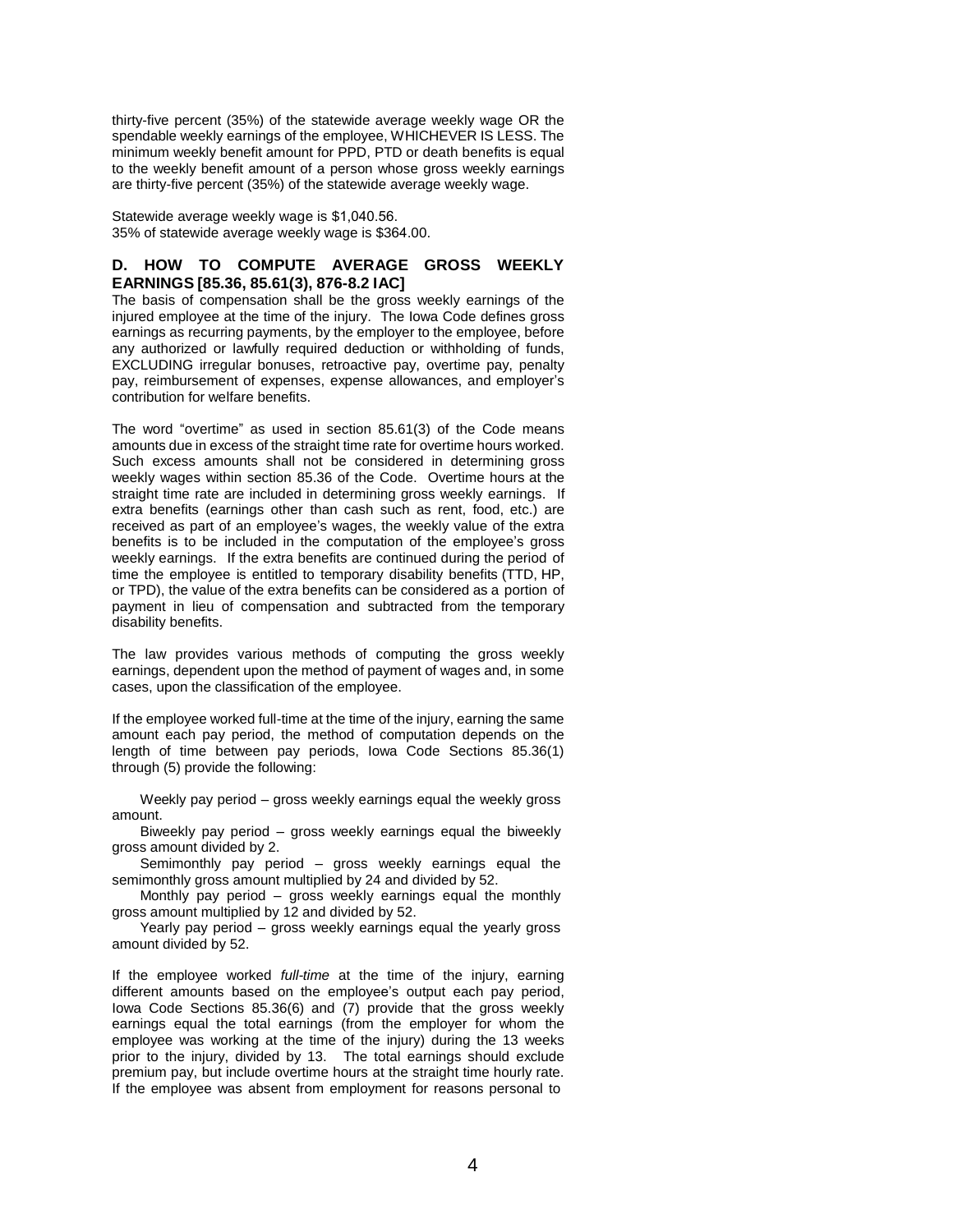the employee during part of the thirteen calendar weeks preceding the injury, the employee's weekly earnings shall be the amount the employee would have earned had the employee worked when work was available to other employees of the employer in a similar occupation. A week which does not fairly reflect the employee's customary earnings shall be replaced by the closest previous week with earnings that fairly represent the employee's customary earnings.

If the employee has not worked for the employer for a 13-week period prior to the injury, the gross weekly earnings are to be computed by determining the total amount the employee would have earned had he been employed (and worked when work was available to similar employees) and dividing that amount by 13. If the earnings of other employees cannot be determined, the employee's weekly earnings shall be the average computed for the number of weeks the employee has been in the employ of the employer.

If the employee worked *part-time* at the time of the injury, Iowa Code Section 85.36(9) provides that the gross weekly earnings equal the total earnings from all employment during the 12 months prior to the injury divided by 50. (Generally an employee who works less than 30 hours per week is considered part-time.)

If the employee was a volunteer fire fighter, volunteer emergency rescue technician, emergency medical care provider, reserve peace officer, volunteer ambulance driver or emergency medical technician trainee at the time of the injury, Iowa Code Section 85.36(9a) provides that the earnings of these individuals shall be disregarded and these individuals shall be paid an amount equal to what he or she would be paid if injured in the course of his or her regular employment OR an amount equal to 140% of the statewide average weekly wage (\$1,456.78), whichever is greater.

Elected or appointed officials shall be paid an amount based on the official's weekly earnings as an official or an amount equal to 140% of the statewide average weekly wage (\$1,456.78). [85.36(11a & b)]

Other methods of computation of the gross weekly earnings for proprietors, limited liability company members, partners, officers of a corporation, apprentices, trainees, employees whose earnings have not been fixed or cannot be ascertained, inmates etc. can be found in Iowa Code Section 85.36.

#### **E. WHEN WEEKLY BENEFITS ARE DUE**

Weekly benefit payments are to begin on the eleventh  $(11<sup>th</sup>)$  day following the injury and continue each week thereafter during the period the employee is entitled to benefits. If payments are not paid when due, the employee may be entitled to interest or penalty benefits. Interest is currently payable at an annual rate equal to the one-year treasury constant maturity published by the federal reserve in the most recent H15 report settled as of the date of injury, plus two percent. A penalty of up to fifty percent (50%) of the amount of delayed benefits can be awarded, under certain circumstances. [85.30, 86.13]

If commenced, the payments shall be terminated only when the employee has returned to work, or upon thirty days notice stating the reason for the termination and advising the employee of the right to file a claim with the workers' compensation commissioner. [86.13]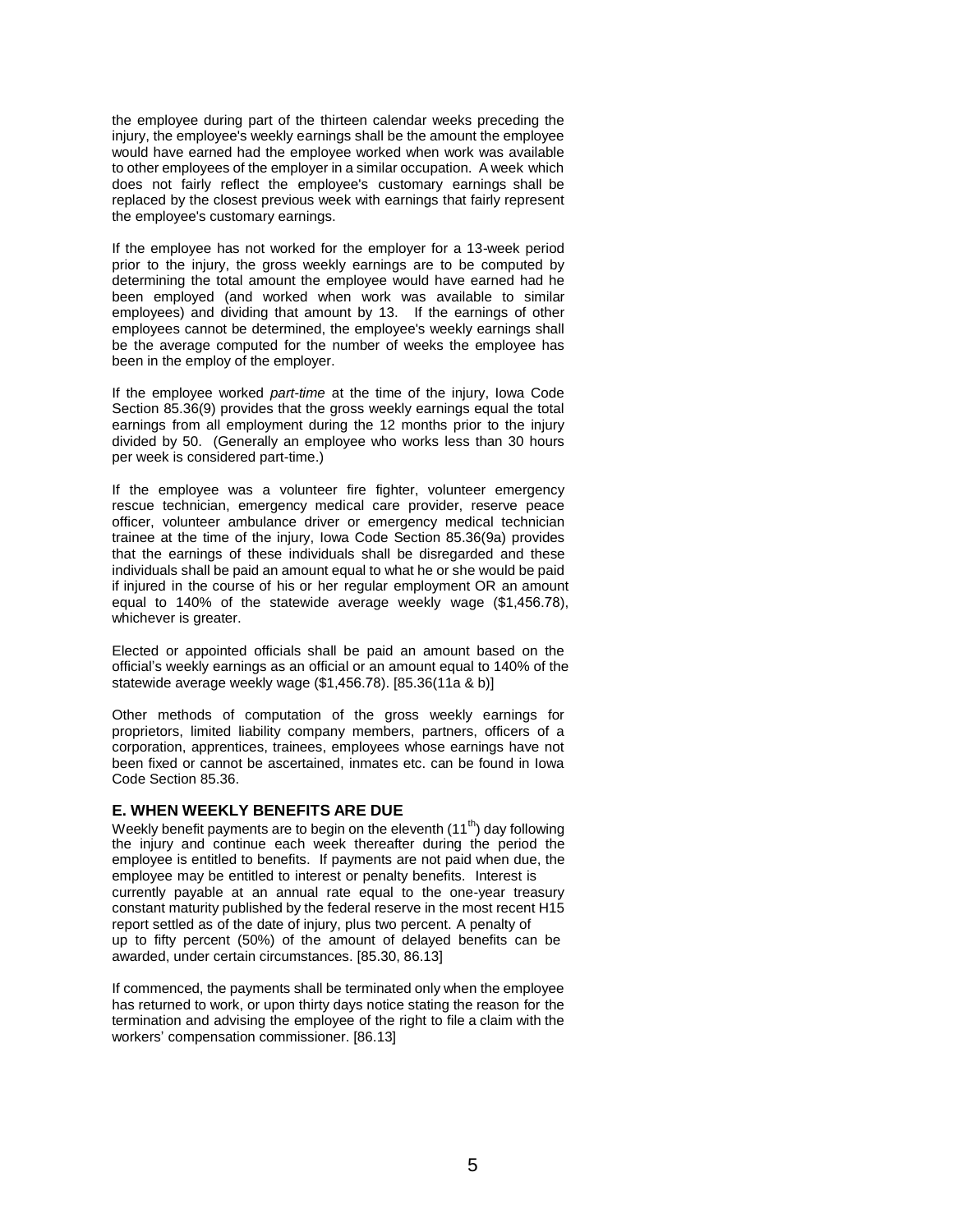#### **MEDICAL BENEFITS [85.27, 85.39, 876-8.1 IAC, 876-8.5 IAC]**

#### **A. SERVICES AND SUPPLIES**

All reasonable services and supplies such as crutches, artificial members, appliances and permanent prosthetic devices to treat the injury are payable.

Artificial members or orthopedic appliances, which are damaged or made unusable by circumstances arising out of and in the course of employment (other than through ordinary wear and tear) are to be repaired or replaced by the employer/insurance carrier.

Crutches, artificial members or appliances, which are damaged or made unusable in conjunction with a work injury entitling the employee to disability benefits or medical benefits are to be repaired or replaced by the employer/insurance carrier.

Crutches, artificial members or appliances, which are damaged in connection with employee actions taken to avoid a work injury are to be repaired or replaced by the employer/insurance carrier.

Appliances are defined as hearing aids, corrective lenses, orthodontic devices, dentures, orthopedic braces or any other artificial device used to provide function or for therapeutic purposes.

## **B. TRANSPORTATION EXPENSES**

Necessary transportation expenses, as outlined, are also payable if the expenses are incurred in the course of treatment of the injury:

1.) Mileage incidental to the use of a private auto. Mileage rates for the current year and previous years are listed below:

July 1, 2022: \$.585

| July 1, 2021 \$.56  | July 1, 2020 \$.575   | July 1, 2019 \$.58 |
|---------------------|-----------------------|--------------------|
| July 1, 2018 \$.545 | July 1, 2017 \$.535   | July 1, 2016 \$.54 |
| July 1, 2015 \$.575 | July 1, 2014 \$.56    | July1, 2013 \$.565 |
| July 1, 2012 \$.555 | July 1, 2011 \$.555   | July 1, 2010 \$.50 |
| July 1, 2009 \$.55  | July 1, 2008 \$.585   | July1, 2007 \$.485 |
| July 1, 2006 \$.445 | August 1, 2005 \$.405 | July 1, 2005 \$.29 |
| July 1, 2004 \$.29  | July 1, 2003 \$.29    | July 1, 2002 \$.29 |
| July 1, 2001 \$.29  | July 1, 2000 \$.29    | July 1, 1999 \$.24 |
| July 1, 1998 \$.24  | July 1, 1997 \$.24    | July 1, 1996 \$.24 |
| July 1, 1995 \$.21  | July 1, 1994 \$.21    | July 1, 1993 \$.21 |
| July 1, 1992 \$.21  | July 1, 1991 \$.21    | July 1, 1990 \$.21 |

- 2.) Meals and lodging if incidental to the examination/treatment.
- 3.) Cost of public transportation.
- 4.) Taxi fares or other forms of local transportation if incidental to the use of public transportation.
- 5.) Ambulance service or other means of transportation.

## **C. LOST WAGES FOR TREATMENT**

Under certain circumstances an employee who has to leave work for medical treatment may be eligible for payment of lost wages. [85.27]

## **D. DEBT COLLECTION PROHIBITED**

While a contested case proceeding or a dispute on reasonableness of a fee is pending, the Medical Care Provider cannot seek payment of its charges from the employee. [85.27, 876-10.3(9)]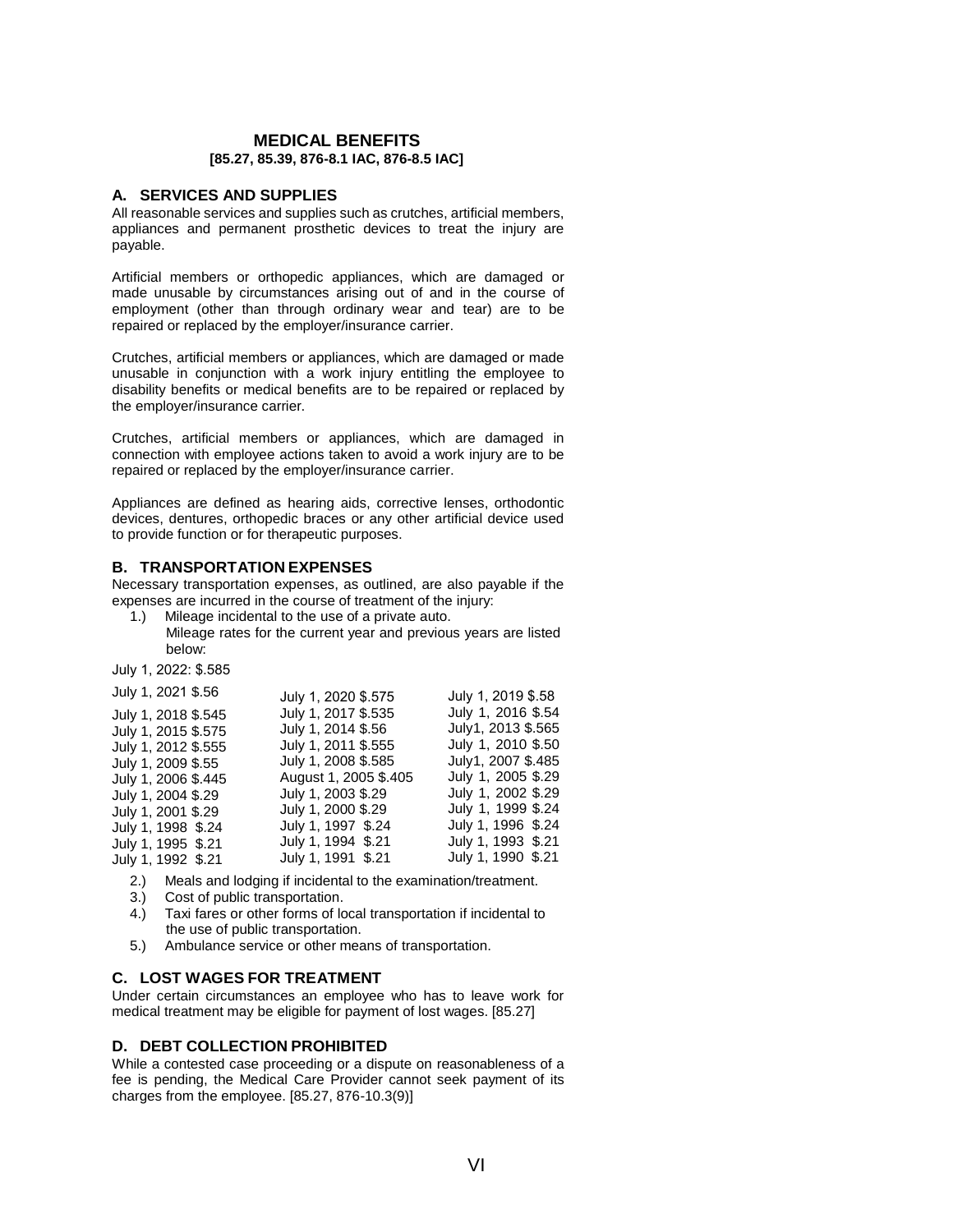# **VOCATIONAL REHABILITATION PROGRAM BENEFIT [85.70(1)]**

An employee who has a permanent partial or permanent total disability which makes return to gainful employment impossible may be entitled to a payment of \$100.00 per week (up to thirteen weeks) if the employee is actively participating in a vocational rehabilitation program. An additional thirteen weeks may be paid if approved by the workers' compensation commissioner.

# **VOCATIONAL TRAINING AND EDUCATION [85.70(2)]**

An employee who has sustained an injury resulting in permanent partial or permanent total disability to the shoulder for which compensation is payable under Iowa Code section 85.34(2)(n) and who cannot return to gainful employment because of such disability may qualify for up to \$15,000 in financial support for tuition, fees, and required supplies to participate in a vocational training and education program at an Iowa community college that provide instruction in the areas of agriculture, family and consumer sciences, health occupations, business, industrial technology, or marketing. The employee must undergo an evaluation by Iowa Workforce Development to determine if they would benefit from participating in such a vocational training and education program. If IWD determines the employee would benefit, IWD will refer the employee to the Iowa community college e that is in the closest proximity to the employee's residence, or upon agreement of the department and the employee, to the community college that offers a vocational training and education program that best meets the employee's needs. The employee must enroll in the program within six months of the date of IWD's referral or the employee will no longer be eligible to participate in the program.

The community college in which the employee is enrolled under the program shall bill the employer or the employer's insurer for the employee's tuition and fees each semester, or the equivalent, that the employee is enrolled in the program. The employer or employer's insurer may request a periodic status report each semester from the community college documenting the employee's attendance and participation in and completion of the program. If an employee does not meet the attendance requirements of the community college at which the employee is enrolled or does not maintain a passing grade in each course in which the employee is enrolled each semester, or the equivalent, the employee's eligibility for continued participation in the program is terminated.

An employee who may qualify for vocational training should contact Iowa Workforce Development using the online evaluation request form available at: www.iowaworkforcedevelopment.gov/ppsi

# **WORKERS' COMPENSATION COMMISSIONER FORMS AND FILINGS [876-2.5, 2.6, 3.1, 11.6 IAC]**

Effective July 1, 2001, all First Reports of Injury and Subsequent Reports of Injury (claim information) must be filed electronically utilizing the methods set forth in the Iowa Workers' Compensation Act and Administrative Rules.

Every employer shall keep a record of all injuries ALLEGED by an